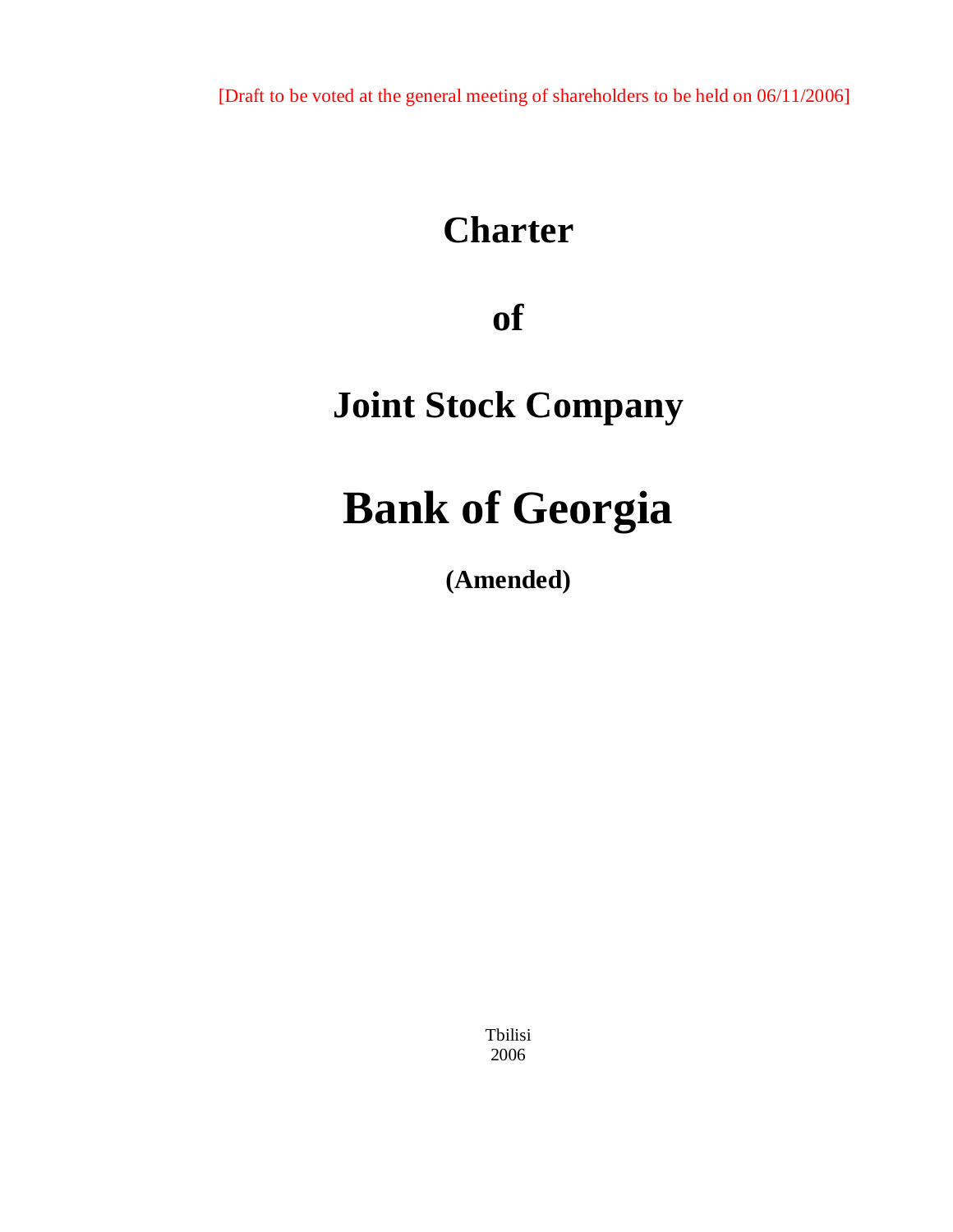### TABLE OF CONTENTS

| Article 1  |
|------------|
| Article 2  |
| Article 3  |
| Article 4  |
| Article 5  |
| Article 6  |
| Article 7  |
| Article 8  |
| Article 9  |
| Article 10 |
| Article 11 |
| Article 12 |
| Article 13 |
| Article 14 |
| Article 15 |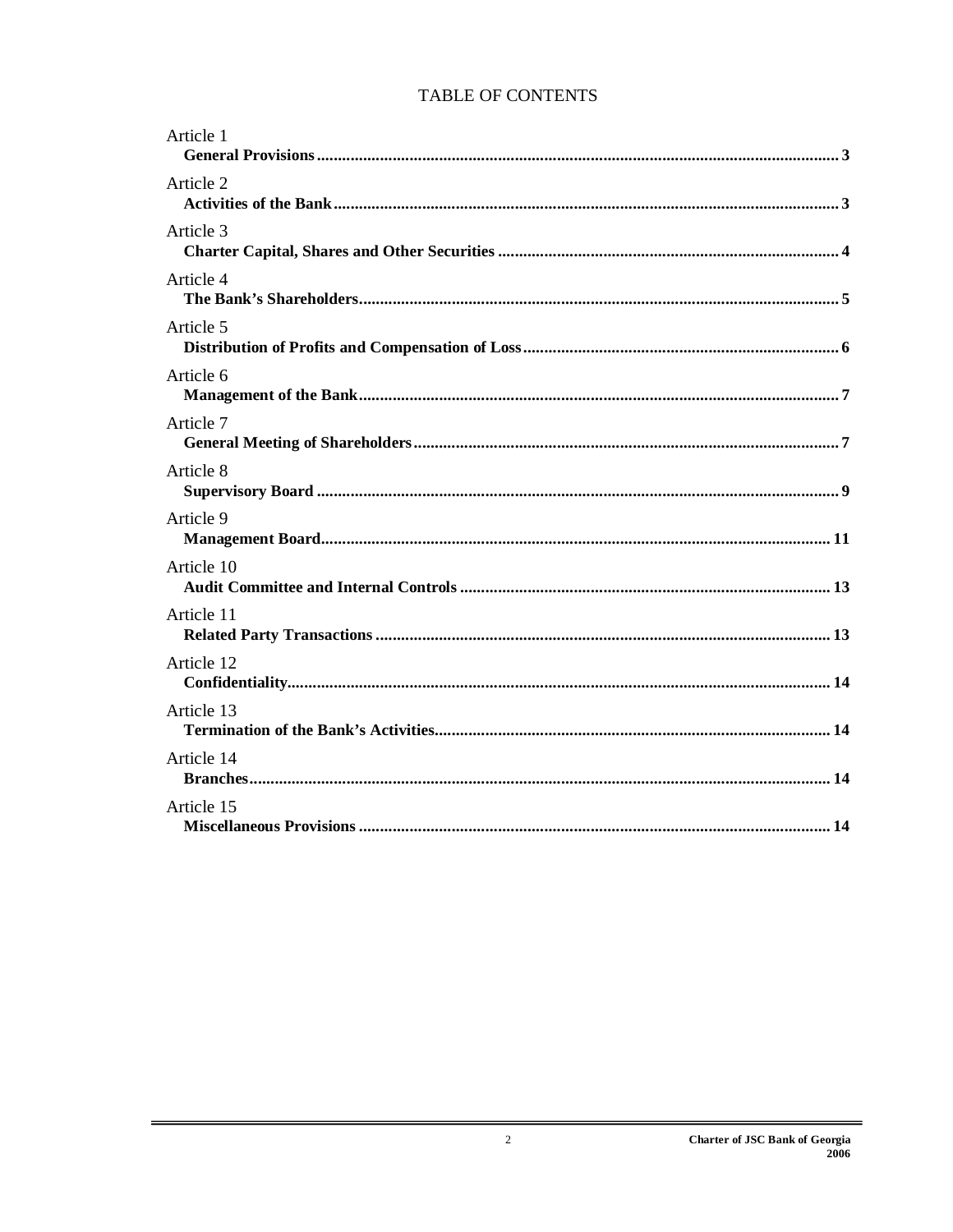#### **Article 1 General Provisions**

- 1.1. Joint Stock Company Bank of Georgia (hereinafter referred to as the "Bank"), a universal commercial bank, was established on the basis of resolution #288 of the Cabinet of Ministers of the Republic of Georgia on "State-owned organizations, organizational measures for merger of state-owned organizations and transformation of state-owned organizations into joint stock companies" dated April 14, 1993, decree # 178 of the Head of the State of the Republic of Georgia on "Regulating the process of privatization and accelerating some of the measures" dated May 29, 1994 and the Law of Georgia on "Banks and activities of banks in the Republic of Georgia" dated August 2, 1991 (as amended).
- 1.2. The Bank is a legal entity. The rights and obligations of the Bank are determined by the present charter (the "Charter"), the Law of Georgia on "Entrepreneurship" (as amended), the Law of Georgia on "Activities of Commercial Banks" (as amended), instructions of the National Bank of Georgia and all other applicable Georgian laws.
- 1.3. The Bank has its corporate name, stamp and logotype, as well as other relevant requisites thereof:
	- − Full name in Georgian: saaqcio sazogadoeba `saqarTvelos banki~;
	- − Full name in English: Joint Stock Company Bank of Georgia.
- 1.4. The Bank's registered office is located at 3 Pushkin Street, Tbilisi, 0105, Georgia.
- 1.5. The Bank's corporate existence is not limited in time.
- 1.6. The fiscal year of the Bank coincides with the calendar year. It consists of twelve months, starting from January 1 and ending on December 31.
- 1.7. The Bank is established for the purpose of generating profits as an independent corporate entity through its recurring activities.
- 1.8. The Bank has its own property and it can appear in legal transactions under its own name, acquire property rights and non-property rights (*araqonebrivi uflebebi*), undertake obligations, and be a claimant or defendant in a court, an arbitration court and/or a mediation forum.
- 1.9. The Bank has its own balance sheet, is entitled to open settlement and other types of accounts (including foreign currency accounts) in Georgia and foreign countries.
- 1.10. The Bank is not liable for the obligations of its shareholders and the Bank's shareholders are liable for the Bank's obligations up to the amount of their respective contributions to the Bank's charter capital.

#### **Article 2 Activities of the Bank**

- 2.1. The Bank carries out its activities in accordance with the Law of Georgia on "Entrepreneurship" dated October 28, 1994 (as amended), the Law of Georgia on the "Activities of Commercial Banks" dated February 23, 1996 (as amended), decrees, resolutions and other regulations of the National Bank of Georgia, documented administrative and accounting procedures, terms, conditions and limitations attached to the banking licenses, other laws of Georgia and the present Charter. If there is no regulation or decree of the National Bank of Georgia for specific banking activity, the Bank will act in accordance with international banking practices.
- 2.2. In accordance with the licence issued by the National Bank of Georgia, the Bank provides lending, financial, settlement, cash and other banking services, including:
	- 2.2.1. Receiving interest bearing and non-interest bearing (demand, time and other) deposits and other refundable payment instruments;
	- 2.2.2. Issuance of loans, including, without limitation, consumer, mortgage, unsecured and other types of loans, engaging in factoring operations with and without the right of recourse, trade finance, issuance of guarantees, letters of credit and acceptance bills, including forfeits.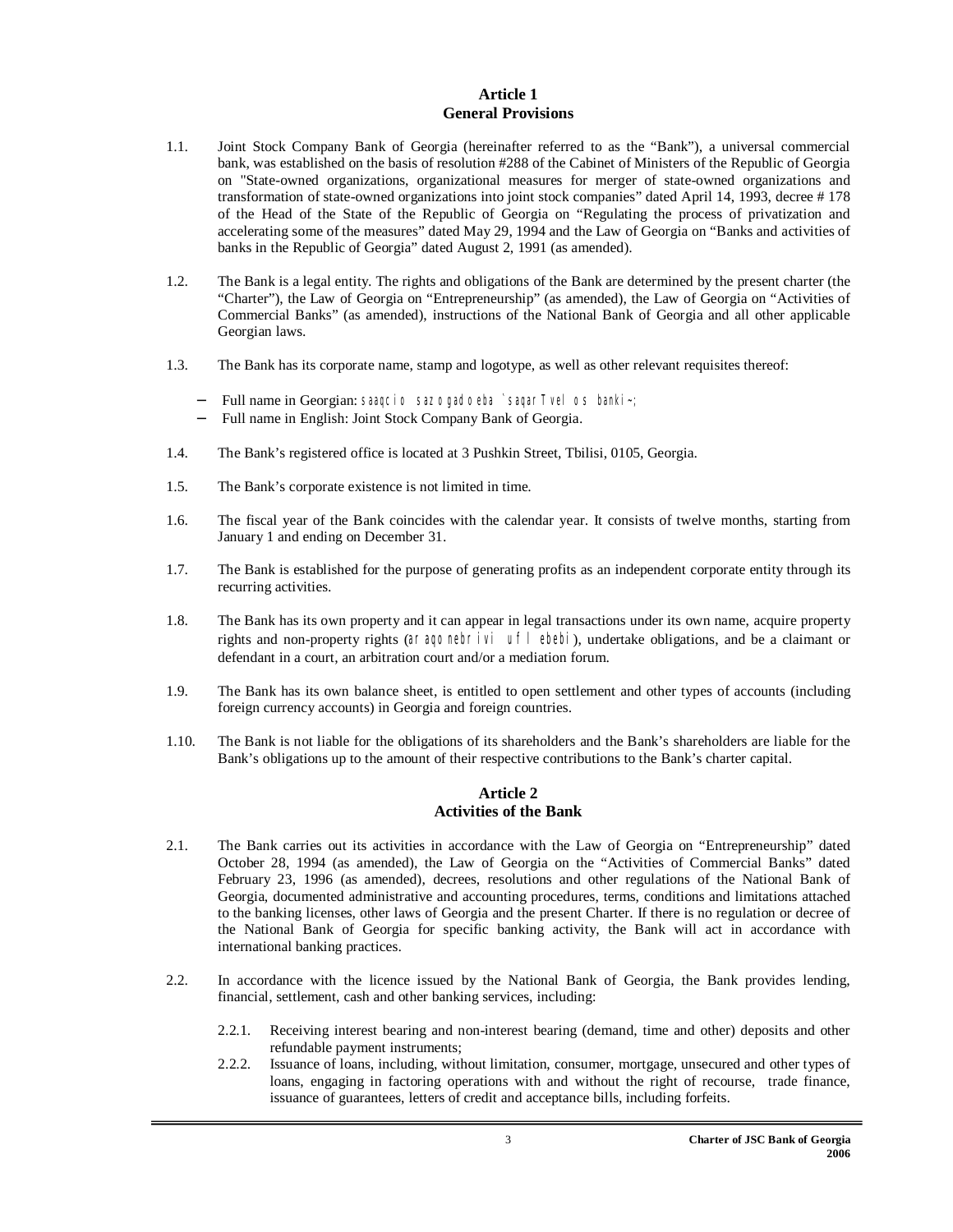- 2.2.3. Purchase and sale of monetary instruments for the Bank's and the Bank's clients' accounts (including, without limitation, cheques, promissory notes and depositary certificates), securities, futures, options and swaps with debt instruments and/or interest rates, currencies, interest rate instruments, debt instruments, foreign exchange instruments, precious metals and gems;
- 2.2.4. Carrying out cash and non-cash transactions, providing cash collection services;
- 2.2.5. Issuance and circulation of payment tools (payment notes, cheques and bills of exchange);
- 2.2.6. Intermediary services on financial markets;
- 2.2.7. Carrying out operations, attracting and placement of funds on behalf of clients (trust operations);
- 2.2.8. Safekeeping and registration of valuables, including securities;
- 2.2.9. Credit-information services;
- 2.2.10. Services related to any of the activities provided above;
- 2.2.11. Any other type of banking activity carrying out of which is permitted for the Bank under the laws of Georgia.
- 2.3. When carrying out its activities the Bank is obliged to comply with the economic limits and economic standards set by the National Bank of Georgia.
- 2.4. The Bank shall adhere to the rules and regulations set forth by the banking legislation of Georgia regarding holding the equity interests by the Bank in other legal entities.

#### **Article 3 Charter Capital, Shares and Other Securities**

- 3.1. The total authorized charter capital (*gancxadebuli sawesdebo kapitali*) of the Bank amounts to GEL 26,910,619 (twenty six million nine hundred and ten thousand six hundred and nineteen Georgian Lari).
- 3.2. The Bank's total authorized charter capital is divided into 26,910,619 (twenty six million nine hundred and ten thousand six hundred and nineteen) common shares. Nominal value per share is GEL 1.00 (one Lari). Each common share entitles one vote to its owner at the general meeting of shareholders. The Bank will issue the shares only in case of full payment of their nominal value.
- 3.3. The Bank has the right to issue preferred shares in accordance with the laws of Georgia. Such preferred shares shall form part of the charter capital and entitle their owners to a specific rate of dividend. The amount and rules of preferred dividend payout will be defined under the relevant share issue prospectus (if any) in accordance with the applicable laws. Preferred shares will not be entitled to voting rights at the general meeting of shareholders.
- 3.4. Holders of the Bank's shares shall have a pre-emptive right to acquire additional shares issued by the Bank, in the same proportion which the nominal value of such holder's shares represents to the total nominal value of all shares outstanding immediately prior to the issuance of such additional shares.

Upon issuance of new shares, for which the pre-emptive right has not been cancelled, the Bank shall notify its existing shareholders of such share issuance and their respective pre-emptive rights by publishing such notice in printed media. The shareholders holding at least 1% (one percent) of the Bank's shares (or such other smaller stake as might be envisaged by the applicable laws) will also be served a written notification via registered mail. The shareholders willing to exercise their pre-emption rights shall acquire the shares within 20 (twenty) days from the date of the notification, after which the pre-emptive rights shall become null and void.

A pre-emptive right shall not exist with respect to the shares issued out of the part of authorized but unissued capital (*nebadarTuli kapitali*) designated by the general meeting of shareholders for employee stock ownership purposes in accordance with section 3.10 below. In all other cases, cancellation / waiver of pre-emptive rights to the newly issued shares shall be approved by the general meeting of shareholders in accordance with sub-section 7.3.3 and section 7.5.

3.5. Maintenance of the register of the Bank's shares shall be carried out by an independent registrar in accordance with the established procedures.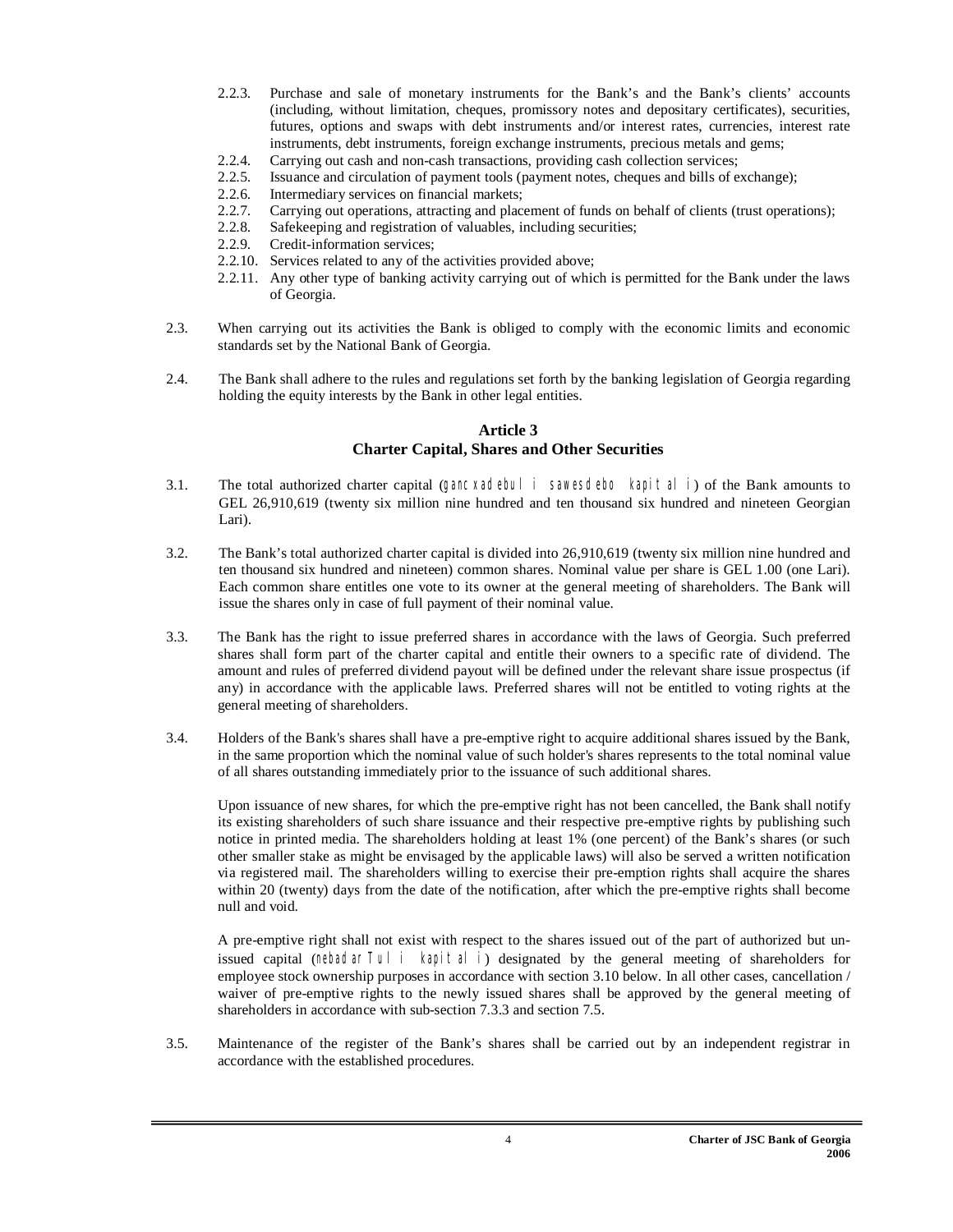- 3.6. The general meeting of shareholders is authorized to make decisions on increasing or decreasing the Bank's charter capital by issuing new or cancelling the existing shares (in cases envisaged by applicable laws). The acquisition price of the newly issued shares shall not be less than nominal value per share.
- 3.7. The charter capital can be increased by means of the conversion of reserve funds into charter capital. In such case, the cancellation of the shareholders' pre-emptive rights to subscribe for any newly issued share is forbidden.
- 3.8. For the purposes of increasing the charter capital, the Bank may issue other securities convertible into common and/or preferred shares.
- 3.9. When increasing the Bank's charter capital via authorized but un-issued capital, the Bank's management is entitled, with the approval of the supervisory board, to fully or partially increase the charter capital up to the amount indicated in the relevant resolution of the general meeting of shareholders by means of issuing new shares. The resolution of the general meeting of shareholders regarding the increase of charter capital via authorized but un-issued capital shall include whether or not and in what amount the increase affects the preferred and common shares, as well as the term of the authorization (such term shall not exceed five years).
- 3.10. If and when so decided by the general meeting of shareholders, part / all of the authorized but un-issued capital may be designated for an employee share ownership plan as approved by the supervisory board. In such case, issuance of the new shares for any other purposes out of such (part of) the authorized but unissued capital so designated for the employee share ownership plan shall be forbidden. For the avoidance of doubt, the pre-emptive rights shall not apply to the authorized but un-issued capital (or any part thereof) designated for the employee share ownership plan in accordance with the decision of the general meeting of shareholders.
- 3.11. The Bank may redeem its shares in accordance with the rules and in the amount defined by the relevant laws. Except for the mandatory redemption of the shares envisaged by the applicable laws, the Bank has the right to purchase and subsequently sell its own shares (the "Treasury Shares"). The Treasury Shares shall at no time exceed 10% (ten percent) of the total number of shares outstanding. The Bank's Treasury Shares are not accounted for during the vote count, dividend distribution, liquidation and enforcement of other rights with respect to the shares. The same rule applies to the shares owned by subsidiaries, save that shares held by subsidiaries on behalf of their clients / customers (i.e. where the subsidiary acts as a nominee holder of the shares) shall have voting, dividend and other similar rights.
- 3.12. The Bank has the right to issue bonds and other securities on the basis of a resolution of the supervisory board.

#### **Article 4 The Bank's Shareholders**

- 4.1. The Bank's shareholders are those persons who hold the shares of the Bank under the established rules and regulations and are registered with the share registrar of the Bank. The Bank's shareholders may be legal entities established in Georgia and/or in foreign countries, citizens of Georgia and/or of other countries.
- 4.2. The shareholders are entitled to do the following:
	- 4.2.1. attend or be represented at the general meeting of shareholders and take part in the voting (holders of common shares only);
	- 4.2.2. participate in the distribution of profit and receive their pro rata share of dividends;
	- 4.2.3. dispose of their shares in accordance with the rules defined by law;
	- 4.2.4. in case of the liquidation of the Bank, receive their pro rata share of the assets remaining after the payment of the claims of the creditors;
	- 4.2.5. holder(s) of 5% (five percent) or more of the outstanding shares are entitled to request a special inspection of the business activities and the annual balance sheet if they believe in their reasonable judgment that material irregularities have taken place. Such request shall be submitted in writing to the supervisory board. Within 15 (fifteen) days from the date of acceptance of the written request the supervisory board may: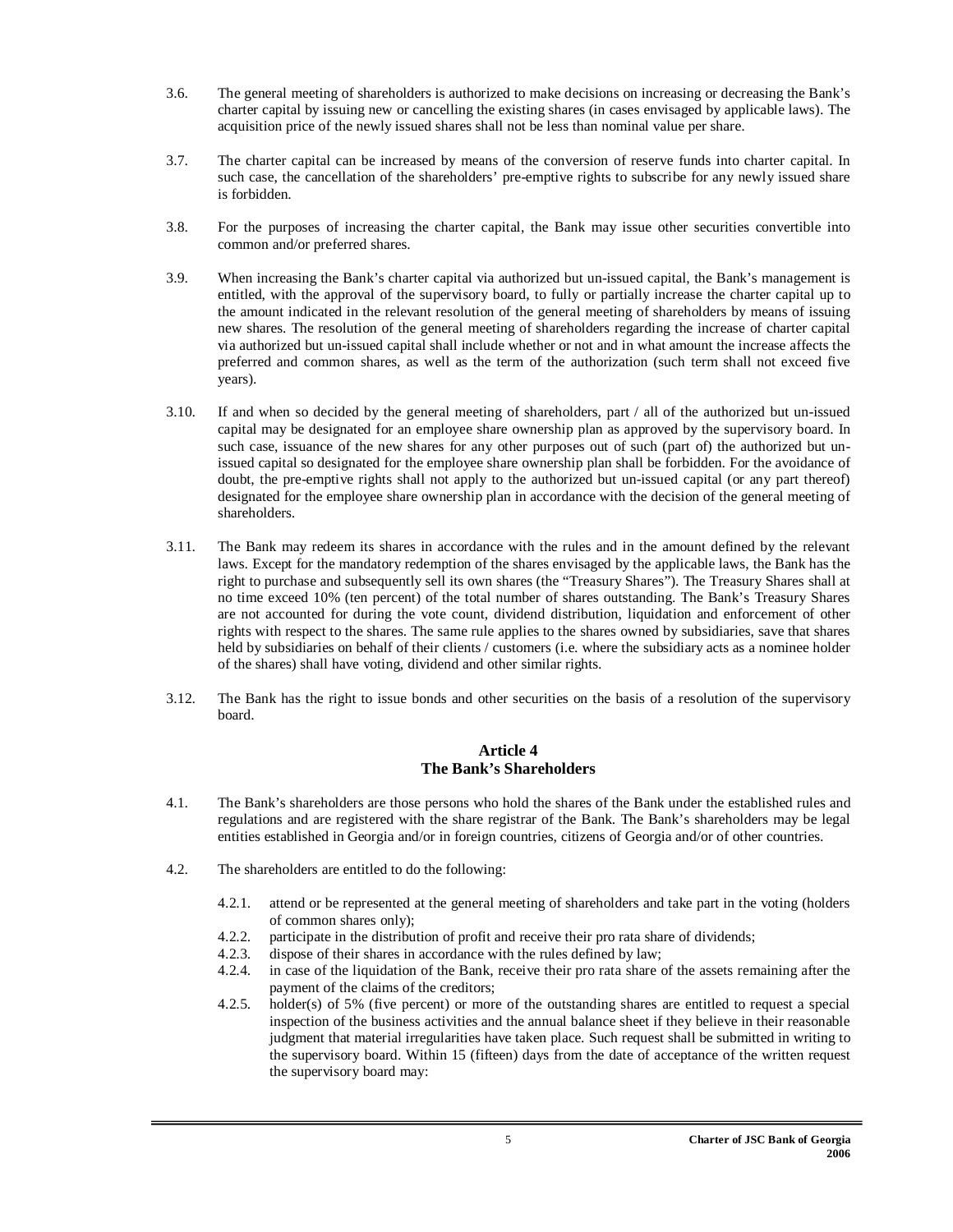- (a) if it shares the concern of the shareholder(s), instruct the management board to arrange for the carrying out at the Bank's expense special inspection; or
- (b) if it believes in its reasonable judgment that no material irregularities have taken place, refuse to carry out special inspection at the expense of the Bank and allow such shareholder(s) to perform the inspection at its (their) own expense. In such case, if the inspection reveals any material irregularities, the Bank shall compensate the shareholder(s) for any costs and expenses pertaining to such inspection; or
- (c) if it believes in its reasonable judgment that (i) no material irregularities have taken place, and (ii) performing the special inspection by the shareholder(s) may be against the interest of the Bank (e.g. due to competition, confidentiality or other similar matters), refuse to carry out special inspection and not allow the shareholder(s) to perform the inspection at its (their) own expense.. In such case, the shareholder(s) is (are) authorized to appeal such decision of the supervisory board to the appropriate court.
- 4.2.6. holder(s) of 5% (five percent) or more of the outstanding shares are entitled to request that an extraordinary general meeting of shareholders be convened. A written request to this effect should be submitted to the Bank's management board. If the Bank's management board does not call the extraordinary general meeting of shareholders within 20 (twenty) days following receipt of such request, the requesting shareholder(s) can apply to court;
- 4.2.7. any shareholder may request from the management board and the supervisory board clarification and explanation of any item included on the agenda of the general meeting of shareholders. If such request is submitted in writing at least ten days prior to the date of the general meeting of shareholders, the request must be complied with or it must be discussed at the meeting as one of the items on the agenda.
- 4.2.8. a shareholder can vote his/her/its shares in his/her/its interest except in cases when the agenda item being voted on concerns a potential transaction between he/she/it and the Bank.
- 4.3. The shareholders of the Bank shall:
	- 4.3.1. ensure the payment of their respective contributions to the Bank's charter capital so that the appropriate amounts of shares are registered in their names;
	- 4.3.2. act in accordance with the rules defined in the present Charter;

#### **Article 5 Distribution of Profits and Compensation of Loss**

- 5.1. Rules of profit distribution:
	- 5.1.1. Within one month from the completion of the annual audit (but in any case, at least one month prior to the annual general meeting of shareholders), the management board of the Bank shall prepare a proposal on the distribution of profits and submit it to the supervisory board for approval. If the proposal on the distribution of profits is agreed upon, the supervisory board and the management board shall submit a joint proposal to the general meeting of shareholders. If the management board and the supervisory board fail to reach an agreement on distribution of profits, each of them shall submit separate proposals to the general meeting of shareholders. The issue of distribution of profit should be resolved/approved by the general meeting of shareholders.
	- 5.1.2. Following the decision of the general meeting of shareholders, net profit, used for dividend payout, shall be distributed among the shareholders in accordance with the rules and procedures set out in section 5.2 below. For the avoidance of doubt, the shareholders are not entitled to any other payments or compensation.
- 5.2. Dividend payout
	- 5.2.1. The general meeting of shareholders shall fix the record date ("Dividend Record Date") which shall be at least 15 (fifteen) days after the date of the general meeting of shareholders, provided that such date shall be a business day. Only the shareholders holding the Bank's shares as of the closing of the Dividend Record Date will be eligible for dividends in proportion to the number of shares held by them.
	- 5.2.2. The same general meeting of shareholders shall also fix the dividend payout start date ("Dividend Payout Start Date"). The Dividend Payout Start Date shall be at least 15 (fifteen) days after the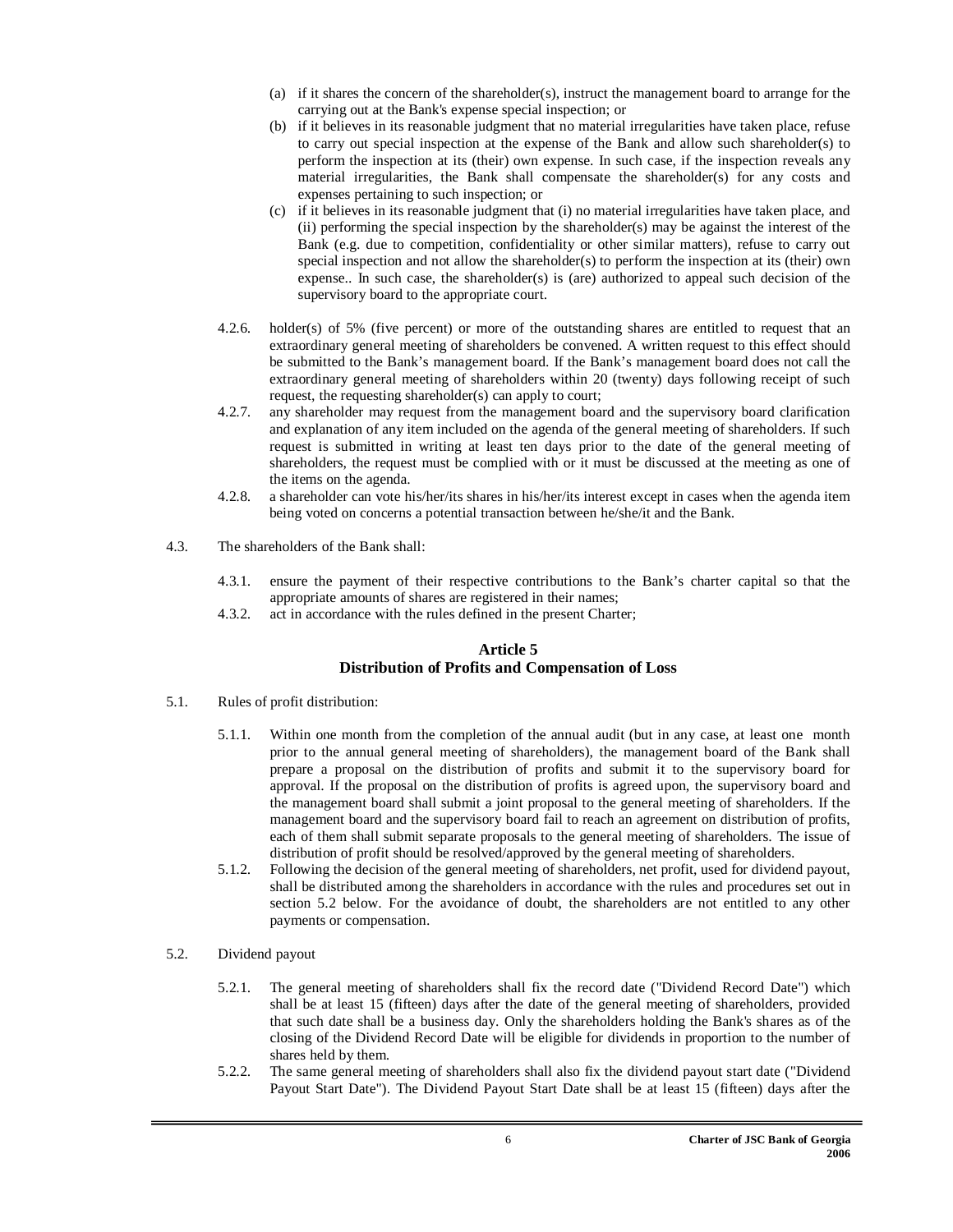Dividend Record Date, but any case, within two months from the date of the relevant general meeting of shareholders.

- 5.2.3. The Dividend Record Date and Dividend Payout Start Date shall be published in printed media within five days from the date of the relevant general meeting of shareholders and the shareholders holding at least 1% (one percent) of the shares (or such other smaller stake as might be envisaged by the applicable laws) must be notified via registered mail or in person.
- 5.3. The general meeting of shareholders shall annually elect the auditor, which shall be economically and legally independent from the Bank. The obligatory annual audit review conducted by such auditor shall include accounting procedures, balance sheet and business practice of the Bank and its subsidiaries. Immediately upon the completion of the annual audit, the full report shall be presented to the National Bank of Georgia; the Bank's financial statements and auditor's report shall also be published in accordance with the rules set by the National Bank of Georgia.

#### **Article 6 Management of the Bank**

- 6.1. The highest internal governing body of the Bank is the general meeting of shareholders.
- 6.2. The supervisory board oversees the activities of the Bank. Members of the supervisory board are elected by the general meeting of shareholders.
- 6.3. The Bank's day-to-day management and administration is carried out by the management board (directors) appointed by the supervisory board. The management board is led by the Chief Executive Officer (general director) (the "CEO").

#### **Article 7 General Meeting of Shareholders**

- 7.1. Convening of the general meeting of shareholders:
	- 7.1.1. A general meeting of shareholders shall be convened by the supervisory board annually, not later than two months following the completion of the external audit of the Bank's books and in no case later than six months from the end of the prior fiscal year. An extraordinary general meeting of shareholders may be called from time to time by the supervisory board, the management board, or by written request of the shareholder(s) holding at least 5 % (five percent) of the Bank's shares.
	- 7.1.2. The convening of the general meeting of shareholders will not be necessary if a shareholder holding more than 75% (seventy-five percent) of the Bank's voting shares makes a decision regarding the issue on the agenda. Such decision shall be equivalent to the minutes of the general meeting of shareholders and shall be considered as a resolution of the general meeting of shareholders. In such cases the remaining shareholders shall be notified about such resolution. If more than one shareholder owns more than 75% (seventy-five percent) of shares of the Bank, convening of the general meeting of shareholders is mandatory.
	- 7.1.3. The time, place and the agenda of the general meeting of shareholders shall be published in printed media at least 20 (twenty) days prior to the date of such general meeting of shareholders. Shareholders holding at least 1% (one percent) of the Bank's shares should be notified about the general meeting of shareholders via registered mail or in person. In certain cases envisaged by the applicable laws, the shareholders holding smaller stakes in the Bank's equity shall also receive notifications.
	- 7.1.4. The supervisory board determines the record date for the general meeting of shareholders in accordance with the applicable laws.
	- 7.1.5. The general meeting of shareholders is authorised to take decisions if a quorum is established. A quorum is established if the meeting is attended by the holders (or their authorised representatives) of at least half of the voting shares. If the general meeting of shareholders is inquorate, a new general meeting of shareholders shall be convened with the same agenda and within the period determined by the supervisory board in accordance with the procedures set forth in section 7.1.3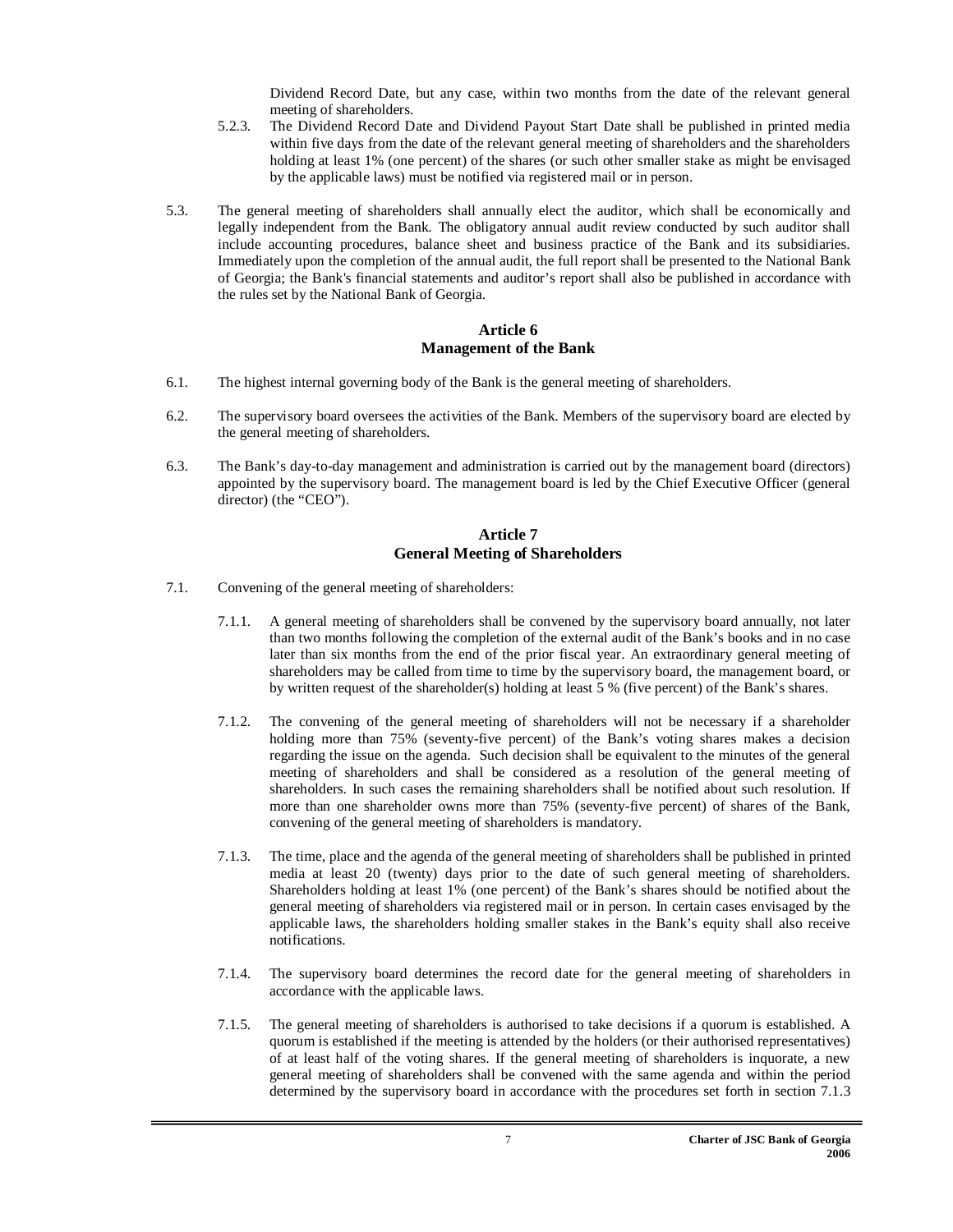above. The new general meeting of shareholders shall be quorate if attended or represented by the holders of at least 25% (twenty-five percent) of the voting shares. If the general meeting of shareholders is still inquorate, a new general meeting of shareholders shall be convened with the same agenda and within the period determined by the supervisory board in accordance with the procedures set forth in section 7.1.3 above. Such general meeting of shareholders shall be deemed quorate irrespective of the number of attending voting shareholders or their representatives.

- 7.1.6. The general meeting of shareholders shall be presided over by the chairman of the supervisory board; or in his absence – by the vice-chairman of the supervisory board or any other member of the supervisory board; in the absence of the members of the supervisory board, the general meeting of shareholders shall be presided over by the CEO. If an agenda item arises at a general meeting presided over by a person facing a conflict of interest with respect to that item, the part of the meeting dealing with that item shall be presided over by an independent supervisory board member.
- 7.1.7. The minutes of the meeting shall be drawn up and certified by a notary. The minutes shall be available to any shareholder, members of the supervisory board and their representatives.
- 7.2. Representation at the general meeting of shareholders
	- 7.2.1. All shareholders registered with the share registrar as of the record date of the general meeting of shareholders shall have the right to attend and vote at the meeting
	- 7.2.2. A shareholder can assign his/her/its rights to another shareholder, or any third party on the basis of a power-of-attorney certified by a notary. If the representative of the shareholder fails to present such power-of-attorney, he/she/it will be deprived of the right to attend and vote at the meeting. Representation by nominee shareholders (including without limitation the brokers and dealers) shall be regulated in accordance with the applicable laws and regulations. Representation of shareholders at the general meeting of shareholders may also be carried out in any other manner unless prohibited by the applicable laws.
- 7.3. The general meeting of shareholders reviews and makes resolutions on the following issues:
	- 7.3.1. Approval and amendment of the Bank's Charter, (including, without limitation, charter capital and change of the corporate name) and the Bank's liquidation;
	- 7.3.2. Mergers, de-mergers or transformations (*gardaqmna*);
	- 7.3.3. Full or partial cancellation of pre-emptive rights during the increase of charter capital;
	- 7.3.4. Approval or rejection of the proposal of the supervisory board or the management board regarding the utilization of profits, or if these bodies cannot provide a joint proposal, making a decision about the utilization of net profit;
	- 7.3.5. Election of the members of the supervisory board (in accordance with Article 8.2);
	- 7.3.6. Election of the supervisory board members nominated by shareholders' holding 20% (twenty percent) or more of the Bank's shares (in accordance with Article 8.3);
	- 7.3.7. Dismissal of the members of the supervisory board;
	- 7.3.8. Working out a Code of Conduct for supervisory board members;
	- 7.3.9. Approval of the reports of the supervisory board and management board;
	- 7.3.10. Making decisions about the compensation of members of the supervisory board;
	- 7.3.11. Election and dismissal of members of the audit committee (including the chairman of the audit committee) and making decision regarding their compensation;
	- 7.3.12. Election and dismissal of the auditor and the special controller in accordance with the law;
	- 7.3.13. Making decisions on participation in litigation against the members of the supervisory board and the management board, including the appointment of a representative in such litigation;
	- 7.3.14. Making decisions on the acquisition, sale, transfer, exchange (or such related transactions) or other encumbrance of the Bank's properties, the value of which is more than 25% (twenty-five percent) of the equity value of the Bank;
	- 7.3.15. Approval of annual accounts;
	- 7.3.16. Making decisions on other issues provided by law.
- 7.4. Decisions on all other issues shall be made by the supervisory board and the management board within their respective capacities.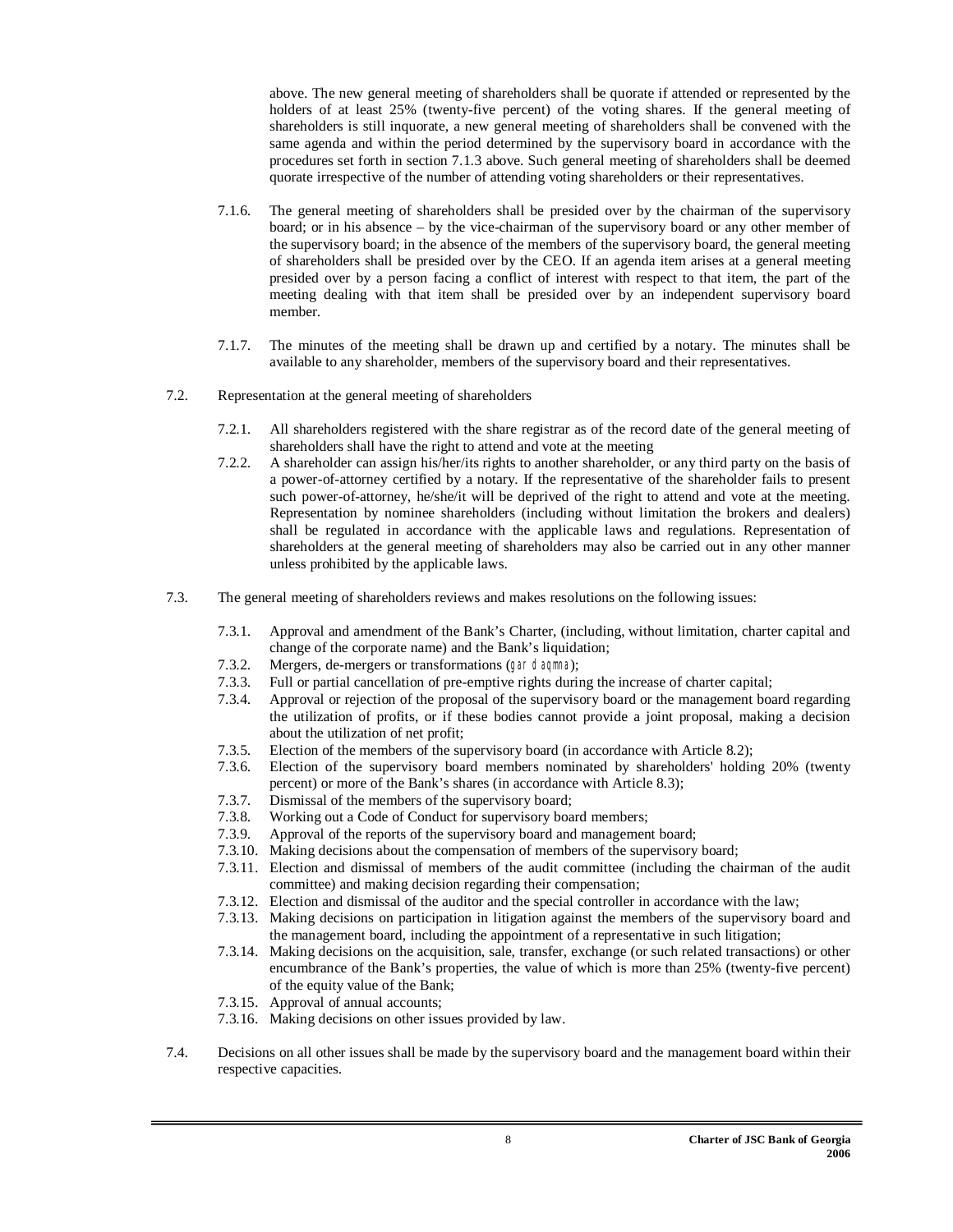7.5. The issues enumerated in Article 7.3 require the votes of the holders of more than 50% (fifty percent) of the voting shares attending or represented at the meeting, except for the issues listed in points 7.3.1 and 7.3.6 which require the votes of holders of more than  $2/3$  (two thirds) of the voting shares, attending or represented at the meeting and the issues listed in points 7.3.2, 7.3.3, 7.3.4 and 7.3.7 which require the votes of the holders of more than 75% (seventy-five percent) of the voting shares attending or represented at the meeting. For the avoidance of any doubt, election of the members of the supervisory board under point 7.3.5 shall be conducted in accordance with Article 8.2 of this Charter.

### **Article 8 Supervisory Board**

- 8.1. The supervisory board consists of 5 (five) members. Members of the supervisory board are elected and dismissed by the general meeting of shareholders. The supervisory board and each voting shareholder shall have the right to propose nominees for election to the supervisory board.
- 8.2. The method of vote accumulation shall be used for electing supervisory board members at the general meeting of shareholders. The method of vote accumulation is as follows:
	- a. Each voting shareholder distributes his/her/its votes between any of the nominees so that the total amount of his/her/its votes does not exceed the total amount of the shares held by him/her/it;
	- b. With his/her/its vote the shareholder can only vote for the nominee to the supervisory board (it is forbidden to vote against any nominee);
	- c. If the number of the nominees equals or is less than the number of members to be elected to the supervisory board, then each nominee who received at least one vote shall become a member of the supervisory board; if the number of nominees is more than the number of members to be elected to the supervisory board, those nominees who receive the highest number(s) of the votes will become the members of the supervisory board.
- 8.3. Should any of the shareholders or group of shareholders obtain 20% (twenty percent) or more of the Bank's shares after all the supervisory board members are elected, then upon the occurrence of a vacancy at the supervisory board, such shareholder or group of the shareholders shall have the right to nominate and elect their representative to the supervisory board. This provision shall not be applicable if such shareholder (group of the shareholders):
	- (a) already has at least one representative to the supervisory board; and/or
	- (b) can without distributing its votes elect one representative to the supervisory board through the method of vote accumulation.
- 8.4. Unless otherwise specified by the general meeting of shareholders, each member of the supervisory board shall be elected for the period of four years, however should this period end before a new election takes place, the term of such supervisory board member shall be extended until the next general meeting of shareholders is convened.
- 8.5. Each member of the supervisory board may resign from the supervisory board upon at least four weeks prior written notice submitted to the chairman of the supervisory board (the chairman of the supervisory board resigns by submitting his written notice to the vice-chairman, and in the absence of the vice-chairman to any other member of the supervisory board). New member of the supervisory board shall be elected not later than three months after the retirement/withdrawal of the departing member.
- 8.6. A member of the supervisory board may not serve as a member of the management board at the same time.
- 8.7. An individual cannot be a member of the supervisory board or he/she shall be dismissed from the supervisory board, if he/she is:
	- a. a member of the supervisory board or management board of more than three companies registered in Georgia;
	- b. a member of the supervisory board, management board or the audit committee of another commercial bank or non-banking deposit institution registered in Georgia;
	- c. an employee of the Bank;
	- d. not eligible for supervisory board in accordance with applicable laws;
	- e. bankrupt.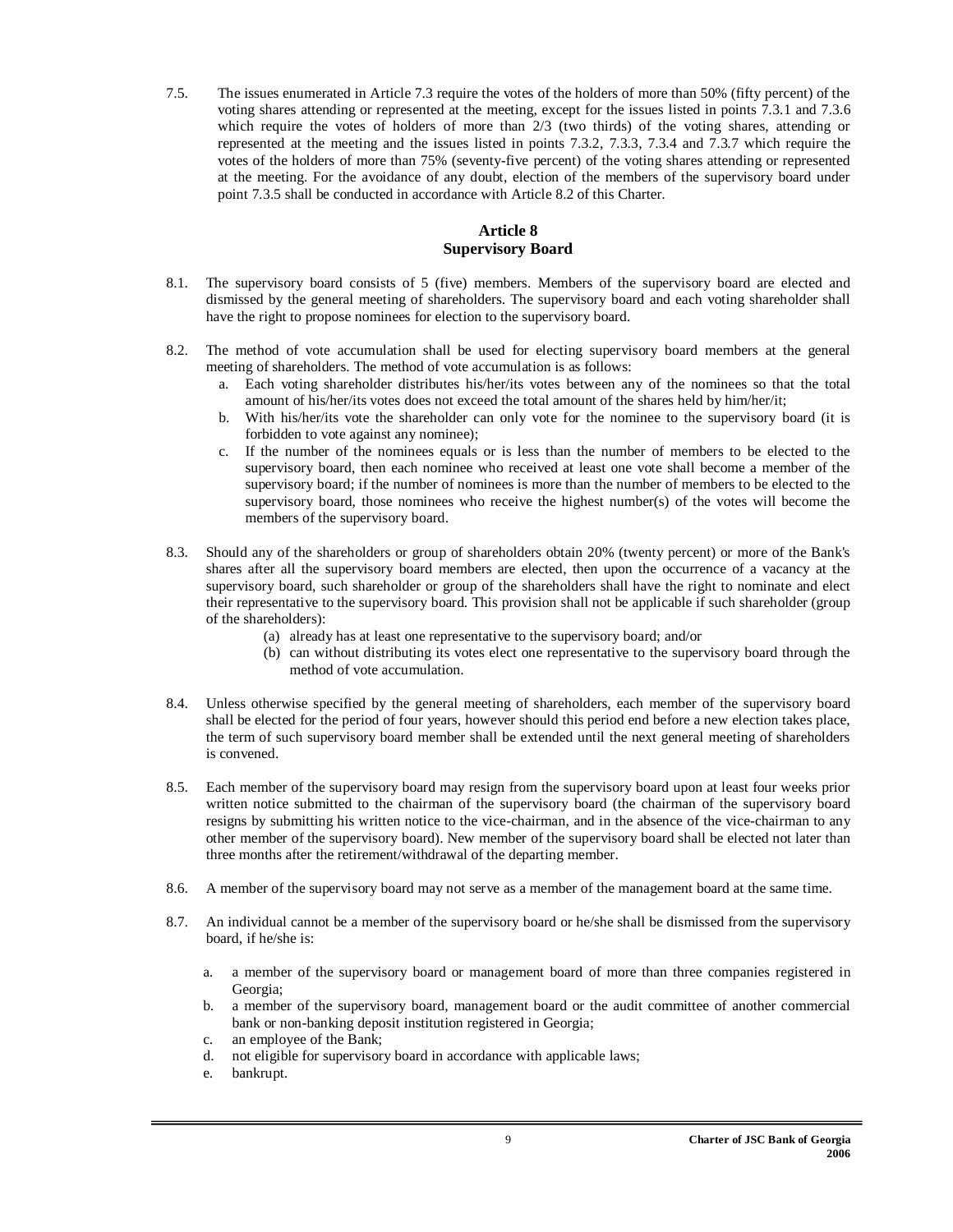- 8.8. The supervisory board elects the chairman and the vice-chairman from its members. The chairman (or in case of his/her absence the vice-chairman) convenes the meetings of the supervisory board and determines the agenda. Any member may add items to the agenda or request that a meeting of the supervisory board is convened.
- 8.9. Meetings of the supervisory board shall be held at least once per quarter at the address of the Bank or any other location. A written notification with the respective agenda shall be sent at least eight days prior to the anticipated date of the meeting. With the agreement of all other members, the chairman (himself or at the request of any member) may call the meeting verbally or otherwise within a shorter period of time. The members of the supervisory board may be represented by other members of the supervisory board. Each member may represent only one other member of the supervisory board.
- 8.10. The supervisory board meeting has the right to make decisions if it is quorate. The meeting is quorate if more than half of the members attend or are represented at the meeting. If the supervisory board is inquorate, a new meeting may be convened after three working days. The new meeting will be deemed quorate irrespective of the number of members attending or being represented at the meeting. Decisions shall be taken by the simple majority of the votes of the supervisory board members, attending or represented at the meeting.
- 8.11. If agreed by the supervisory board members, a meeting may be held via telephone or video conference calls.
- 8.12. The minutes of the meeting and on resolutions of the supervisory board are drawn up by the secretary of the supervisory board. The minutes will be sent to all members of the supervisory board and approved at the earlier of (i) written agreement by all members or (ii) approval at a subsequent meeting. The minutes then are signed by the chairman of the supervisory board (or in case of his/her absence, the vice-chairman of the supervisory board, and in case of the absence of the vice-chairman – by any member of the supervisory board). The minutes shall state the place and time of the meeting, list of the attendees, agenda, brief summary of the discussions held at the meeting and the relevant resolutions.
- 8.13. Each member of the supervisory board has one vote. A member of the supervisory board shall not participate or vote in supervisory board discussions regarding any agenda item where such member has a conflict of interest. Should the chairman be so excluded, then the supervisory board shall select a new chairman of the meeting for the consideration of that item.
- 8.14. The supervisory board may decide, by simple majority, to create committees. The composition of such committees and their tasks shall be determined by the supervisory board. Committees shall report their conclusions and recommendations to the supervisory board.
- 8.15. Tasks and competence of the supervisory board include the following:
	- 8.15.1. Supervising the activities of the management board;
	- 8.15.2. Appointing and discharging the CEO and other directors, concluding and terminating service contracts with them, as well as working out a Code of Conduct for the management board members;
	- 8.15.3. Approving and amending the Bank's policy and other regulatory documents;
	- 8.15.4. Inspecting the Bank's books and property, including without limitation, inspecting the conditions of the Bank's cash, securities and goods personally, or through its members or invited experts;
	- 8.15.5. Requesting reports on the Bank's activities from the management board (including dealings with the associated companies and subsidiaries) and reviewing the information provided by internal audit or external inspections;
	- 8.15.6. Convening an extraordinary general meeting of shareholders, if necessary, for the Bank's benefit;
	- 8.15.7. Reviewing annual reports and the proposals of the management board on distribution of profits;
	- 8.15.8. Representing the Bank in proceedings against the CEO and other directors. If the matter concerns a supervisory board member, the supervisory board may submit a claim against the CEO (or any other director) without a resolution by the general meeting of shareholders or contrary to the decision of the general meeting of shareholders;
	- 8.15.9. Approving annual budget;
	- 8.15.10. Making decisions in other cases provided by applicable laws.
- 8.16. The responsibilities of the management board may not be delegated to the supervisory board.
- 8.17. The following activities may be carried out only with the approval of the supervisory board: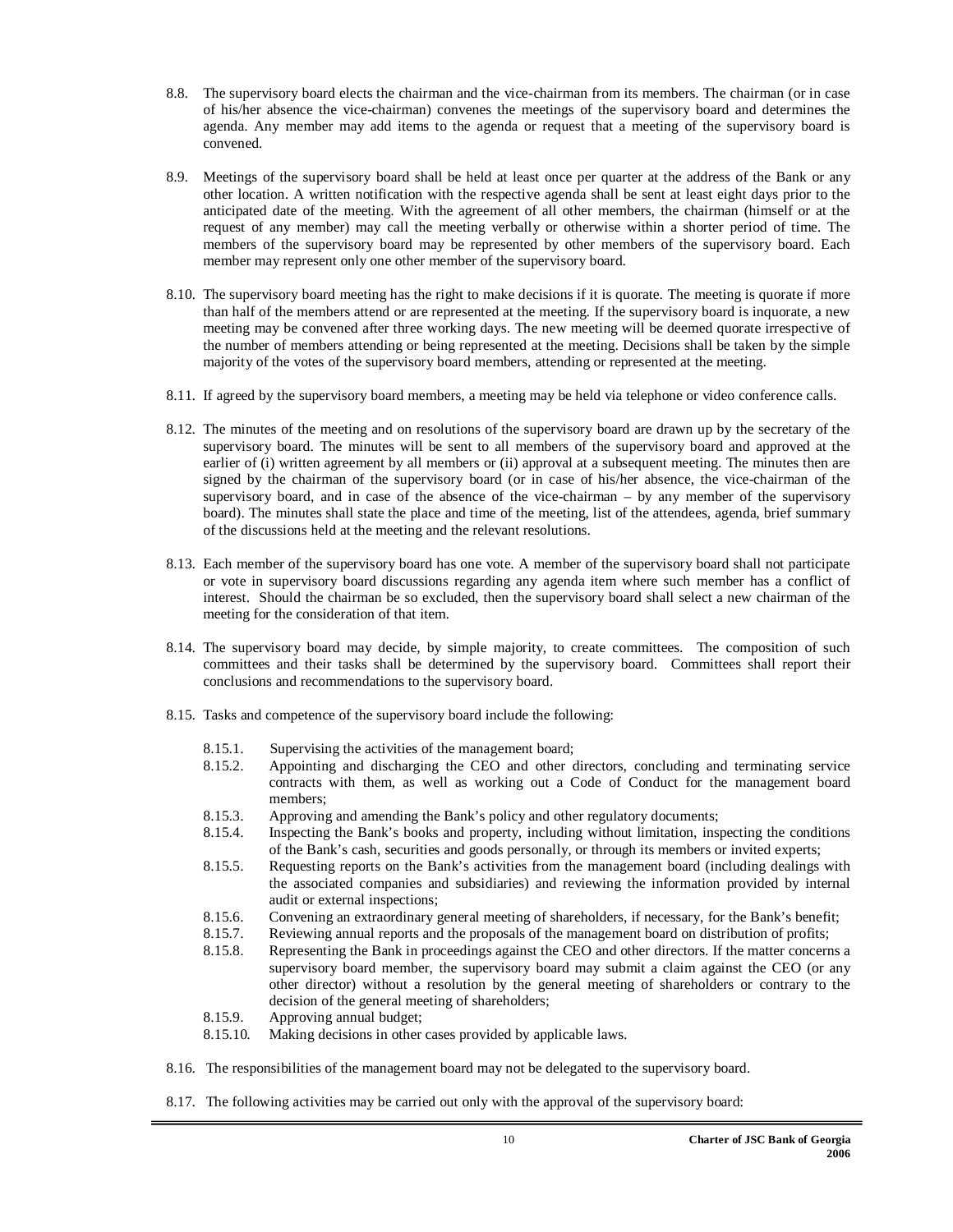- 8.17.1. Acquisition and disposal of a stake in other companies if the amount of such stake/share exceeds 50% (fifty percent) of the total equity of such company or the volume of the transaction exceeds 2.5% (two and a half percent) of the Bank's equity value as at the end of the previous calendar month;
- 8.17.2. Acquisition, transfer and encumbrance of real estate and property ownership rights, if such transaction falls outside the scope of routine economic activity of the Bank and the volume of such transaction exceeds 2.5% (two and a half percent) of the Bank's equity value as at the end of the previous calendar month;
- 8.17.3. Establishment and liquidation of branches;
- 8.17.4. Investments, the partial or total amount of which exceeds 2.5% (two and a half percent) of the Bank's equity value as at the end of the previous calendar month;
- 8.17.5. Borrowing funds in excess of 2.5% (two and a half percent) of the Bank's equity value as at the end of the previous calendar month;
- 8.17.6. Securing loans, if they fall outside the scope of routine economic activity;
- 8.17.7. Launching new banking activity(ies) or terminating or suspending existing banking activity(ies);
- 8.17.8. Determination of general principles of business strategy and the business plan of the Bank and the development and approval of the annual budget and long-term liabilities;
- 8.17.9. Determination of the remuneration and/or additional benefits for the Bank's top management (CEO and other management board members, and any other top managers so selected by the supervisory board);
- 8.17.10. Appointment and discharge of trade representatives;
- 8.17.11. Approval of agreement(s) or contract(s) pursuant to which a non-recurring expense or severaltranche expenditure of the Bank is to be made which exceeds 1% (one percent) of the Bank's equity value as at the end of the previous calendar month;
- 8.17.12. Determination and approval of internal policies and procedures for lending, investing, foreign exchange, assets and liabilities management, their classification and adequate provisioning;
- 8.17.13. Redemption of the Bank's shares in cases envisaged by the applicable laws or effected through share buy backs (including without limitation the Treasury Shares referred to in section 3.11 above); and
- 8.17.14. Other activities that may be defined by the applicable laws.

#### **Article 9 Management Board**

- 9.1. The Bank's day-to-day activities are carried out by the management board, whose members are appointed by the supervisory board.
- 9.2. The management board comprises of the CEO and up to four (4) directors. The CEO and each management board director shall be appointed by the supervisory board of the Bank.
- 9.3. No one can be appointed as a member of the management board or if so appointed he/she shall be discharged, if he/she:
	- a. does not comply with the criteria for bank management set by the National Bank of Georgia;
	- b. is a member of the Bank's supervisory board, or a member of the management board of another commercial bank, non-banking deposit institution and/or other enterprise;
	- c. is not eligible to hold the position of a director in accordance with the applicable laws;
	- d. is bankrupt;
	- e. has been convicted of an economic crime and the charges have not be annulled;
	- f. is a spouse, child or close relative of another management board member.
- 9.4. Obligations of the Bank's management board include the following:
	- 9.4.1. Conduct and carry out the Bank's current activities;
	- 9.4.2. Review all items prior to putting them on the agenda of the general meeting of shareholders or supervisory board meetings, obtain all the necessary information, prepare proposals and draft resolutions;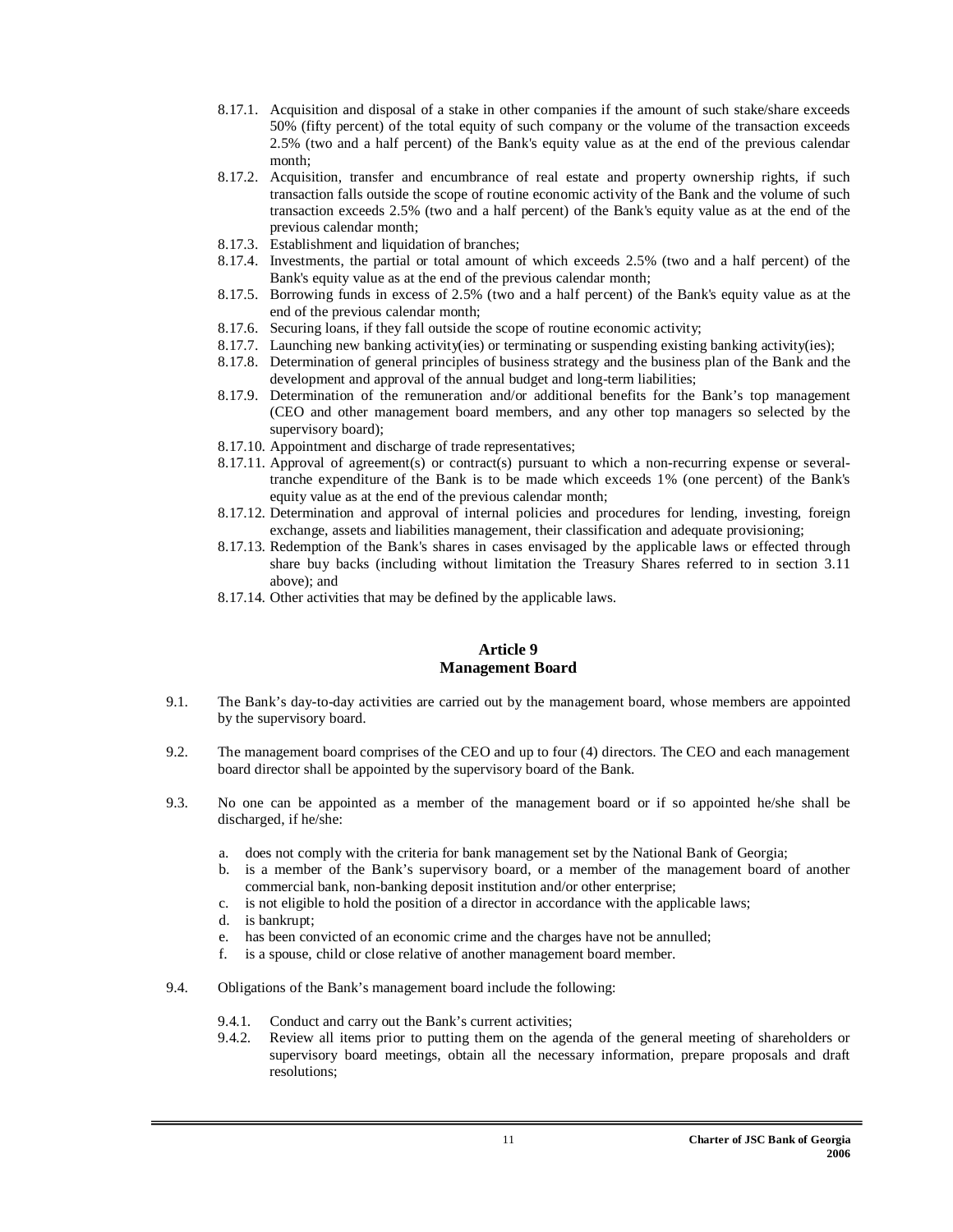- 9.4.3. Within one month after the end of the fiscal year draft and present to the supervisory board for approval the business plan for the current year. Such business plan shall include the budget, profit & loss forecast and the Bank's investments plan;
- 9.4.4. Supervise of lending, settlements, financing, cash services, security, accounting and reporting of cash and valuables of the Bank, internal controls and accounting, ensure the Bank provides proper service to in the interests of the customers and supervise the other major activities of the Bank;
- 9.4.5. Supervise the functioning of the Bank's branches and service centres, ensuring that the managers fulfil their tasks and functions;
- 9.4.6. Review the information provided by internal audit or external inspections, the reports submitted by the branch managers and heads of the service centres, and make appropriate decisions based on this information;
- 9.4.7. Ensure the fulfilment of resolutions made by the general meeting of shareholders and the supervisory board;
- 9.4.8. Develop policies, office rules and any other regulations, which are approved by the supervisory board and ensure compliance with such policies, rules and regulations;
- 9.4.9. Decide on the selection, dismissal, training and remuneration of staff (provided that the management board shall be bound to consider the recommendations of the supervisory board regarding certain top managers);
- 9.4.10. Deal with any other issues assigned to the management board (or its individual members) by the supervisory board and/or the general meeting of shareholders; and
- 9.4.11. Fulfil the requirements set forth in this Charter and the applicable laws.
- 9.5. The activities of the management board are led by the CEO. For this purpose, the CEO delegates tasks to the directors with the consent of the supervisory board.
- 9.6. The CEO is entitled to act on the Bank's behalf without a power of attorney. In the absence of the CEO one of the directors shall act on the Bank's behalf on the basis of a power-of-attorney issued by the CEO.
- 9.7. Notwithstanding the provisions in sections 9.5 and 9.6 above, any transaction imposing on the Bank an obligation in excess of 1% (one) of the Bank's equity value as at the end of the previous calendar month shall be authorized by the signatures of any two members of the management board.
- 9.8. CEO is responsible for the following:
	- 9.8.1. Chairing meetings of the management board, supervising the implementation of decisions of the management board, supervisory board and the general meeting of shareholders, organizing tasks among the management board members and other managers of the Bank, and issuing relevant orders, instructions and other directives for these purposes;
	- 9.8.2. acting independently on the Bank's behalf, subject to any possible consents and approvals of the supervisory board;
	- 9.8.3. submitting for approval by the supervisory board, recommendations on the remuneration and bonuses of the Bank's employees;
	- 9.8.4. appointing and dismissing the employees in accordance with the employee recruitment plan approved by the management board;
	- 9.8.5. carrying out any other activity required for attaining the Bank's goals, except for the functions imposed on to the general meeting of shareholders or the supervisory board.
- 9.9. The CEO of the Bank is entitled to delegate his direct tasks to the management board members or the heads of the relevant departments.
- 9.10. Any member of the management board shall have the right to request from any supervisory board member that a meeting of the supervisory board be called and he/she may address such meeting.
- 9.11. The rights and obligations of the members of the management board are defined by this Charter, the resolutions of the Bank's supervisory board and the CEO.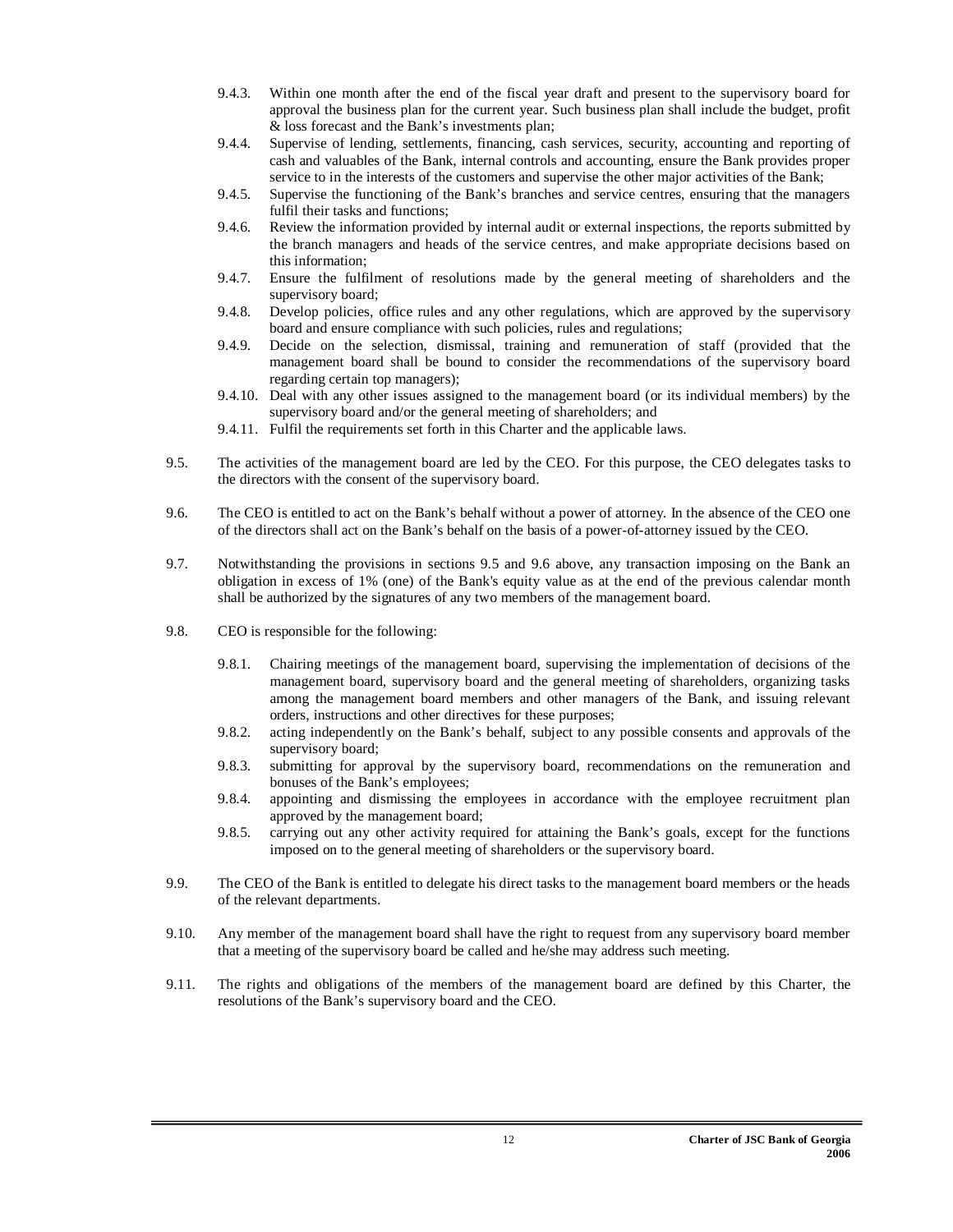#### **Article 10 Audit Committee and Internal Controls**

- 10.1. The Bank's audit committee comprises of three members, who are appointed by the general meeting of shareholders for the term of four years. An individual cannot be elected as a member of the audit committee, if he/she is a member of the supervisory board and/or the management board, or if he/she is not eligible for the membership of the audit committee according to the law.
- 10.2. Rights and obligations of the audit committee are as follows:
	- 10.2.1. Set the accounting and reporting rules for the Bank, supervise the compliance with such rules and inspect the Bank's books and journals through the internal audit service of the Bank;
	- 10.2.2. Supervise the compliance of the Bank with the applicable laws;
	- 10.2.3. Approve the regulations governing the Bank's internal audit services and ensure the functioning of the internal audit service of the Bank;
	- 10.2.4. Ensure the independence of the internal audit service from the Bank's supervisory board and the management board;
	- 10.2.5. Approve the operation plan of the internal audit service for the following fiscal year;
	- 10.2.6. Review the quarterly reports of the internal audit service, approve and present to the supervisory board and the management board audit inspections and recommendations;
	- 10.2.7. Supervise the activities of the internal audit, ensure its compliance with quarterly and annual operation plans;
	- 10.2.8. Assess the activities carried out by the director of the internal audit service and individual auditors;
	- 10.2.9. Approve the annual operations plan prepared by the internal audit service and perform the plan's quarterly review;
	- 10.2.10. Assess the activities of each of the employees of the internal audit service in consideration of their professional skills and performance and make appropriate decisions;
	- 10.2.11. Together with the Bank's supervisory board and management board ensure the cooperation of the internal audit service with other structural units of the Bank;
	- 10.2.12. Make recommendations to the supervisory board on the employment / dismissal of the head and deputy head of the Bank's internal audit service, as well as on the remuneration of such staff; and
	- 10.2.13. Make recommendations (subject to the agreement of the head of the internal audit service) to the management board on the employment / dismissal of the other staff of internal audit service, as well as on remuneration of such staff.
- 10.3. Meetings of the audit committee shall be held at least once a quarter. In extraordinary cases, a meeting may be convened upon the request of the supervisory board. The audit committee passes resolutions by a simple majority of votes. The attending members do not have the right to abstain from voting. The audit committee is presided over by the chairman who is elected by the general meeting of shareholders.

#### **Article 11 Related Party Transactions**

- 11.1. For the purposes of this Article 11, the term "related party" shall mean any person who is (i) a shareholder of the Bank holding and/or otherwise exercising control of five percent or more of the Bank's outstanding shares, (ii) a member of the supervisory board, management board, audit committee and other senior employee of the Bank, (iii) a company that directly, or indirectly controls, or is controlled by, or is under common control with the Bank, and (iv) such other person (being a corporate body or individual) as might be determined by applicable legislation, and/or identified by the supervisory board of the Bank.
- 11.2. The Bank and its management bodies shall at all times comply with the requirements and limitations set out in respect of the related party transactions by any applicable securities and banking laws, as well as the rules, regulations and instructions adopted by the National Bank of Georgia, securities commission or other relevant authority(ies) in the country(ies) where the Bank's securities are admitted for trading.
- 11.3. Any transaction(s) with related parties of the Bank shall be subject to the prior approval of the supervisory board. Subject to Article 8.13 of the Charter, the supervisory board shall consent to such transaction by the unanimous decision of the members present or represented at the relevant supervisory board meeting.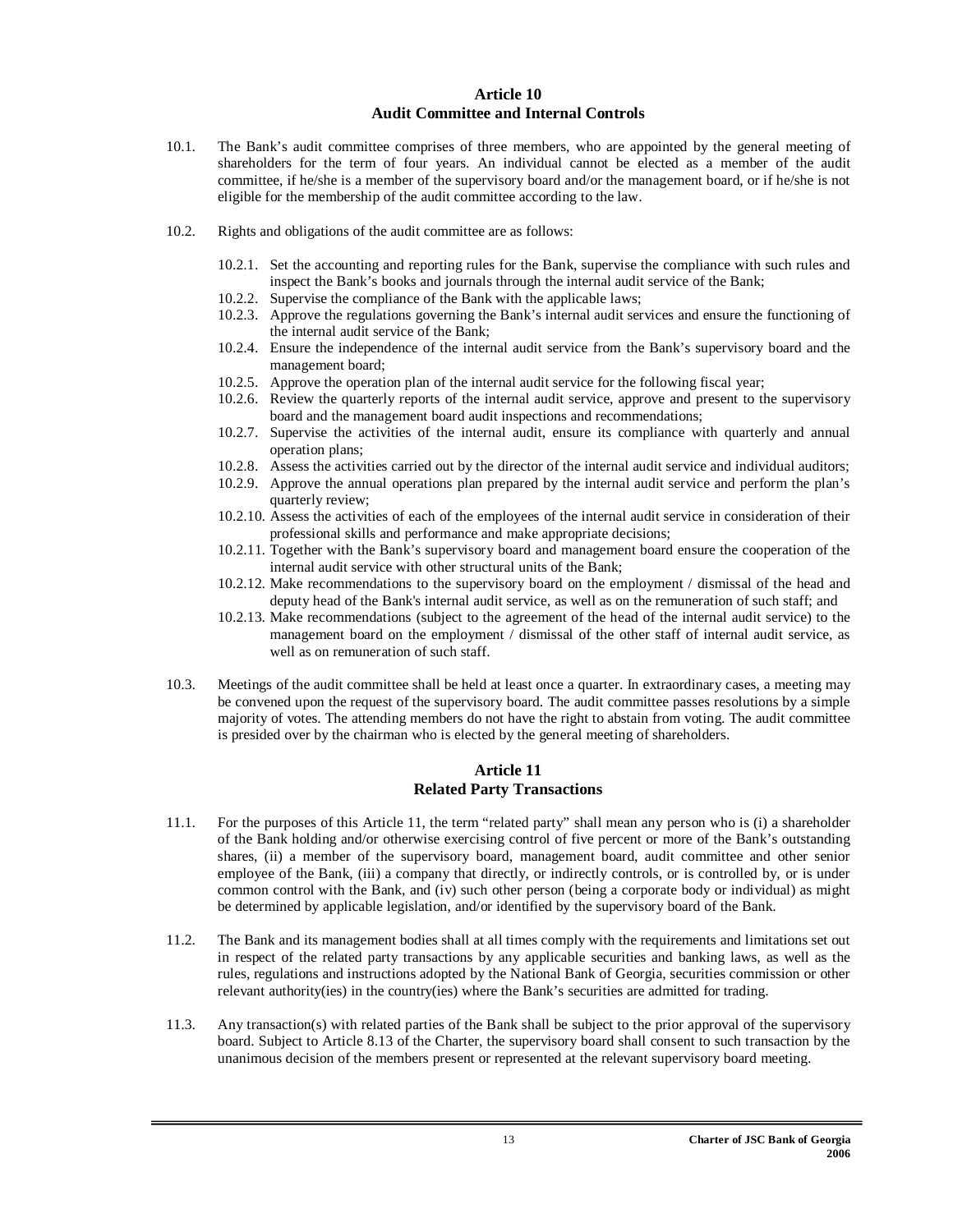#### **Article 12 Confidentiality**

- 12.1. Unless otherwise approved by the supervisory board, the members of the supervisory board, management board and other managers of the Bank shall not use, publish, disseminate or disclose to any party, except for the managers or employees of the Bank whose province it is to know the same, any confidential information about the activities, expenses, financial or contractual arrangements or other agreements, transactions or other affairs of the Bank, of which they become aware. They shall use all reasonable efforts to prevent the publication or disclosure of any confidential information concerning such matters.
- 12.2. In the event that the supervisory board approves any merger, acquisition or other similar transaction involving the Bank, the management board shall be authorized to disclose any confidential information (reasonably required for successful completion of such transaction) to the relevant counterparty(ies), its advisors, consultants or agents, who are required in the course of their duties and therefore have a legitimate need to know the confidential information as long as such parties shall be informed of the confidential nature of the information.
- 12.2. The above provisions of confidentiality shall not apply to: (a) any information which is considered as public and is required to be disclosed under the applicable laws; (b) information which became a part of public domain through other sources (not related to the Bank).
- 12.4. Any material information disclosed to any of the shareholders of the Bank which in the reasonable opinion of the supervisory board, may affect the investment decision(s) of the shareholders, shall also be disclosed to other shareholders to the same extent.

#### **Article 13 Termination of the Bank's Activities**

- 13.1. The Bank's activities shall be terminated in accordance with the applicable laws.
- 13.2. In case of termination of the Bank's activities or suspension of the banking licence, the Bank will be liquidated. A person appointed by the National Bank of Georgia shall act as a liquidator in accordance with the rules set by the National Bank of Georgia and the applicable laws. Appointment of party related to the Bank as a liquidator is prohibited.
- 13.3. The Bank's activities are terminated through reorganization (merger, acquisition, division, transformation) or liquidation. In case of reorganization of the Bank, all of its rights and obligations shall be transferred to its successor.

#### **Article 14 Branches**

On the basis of the resolution of the supervisory board, the Bank may establish branches in Georgia or abroad. Such branches shall not constitute legal entities. The branches should be established in accordance with the applicable legislation and in consideration of the rules and terms set by the National Bank of Georgia.

### **Article 15 Miscellaneous Provisions**

- 15.1. This Charter comes into effect on the day of its registration at the relevant registration body.
- 15.2. If any of the provisions of this Charter becomes invalid, it shall not affect the validity of the Charter as a whole. An invalid provision shall be substituted with a provision which is in force and promotes the achievement of the Bank's objects.
- 15.3. In case of any inconsistency between this Charter and Georgian legislation, the rules laid down by existing legislation shall prevail over the provisions of this Charter.